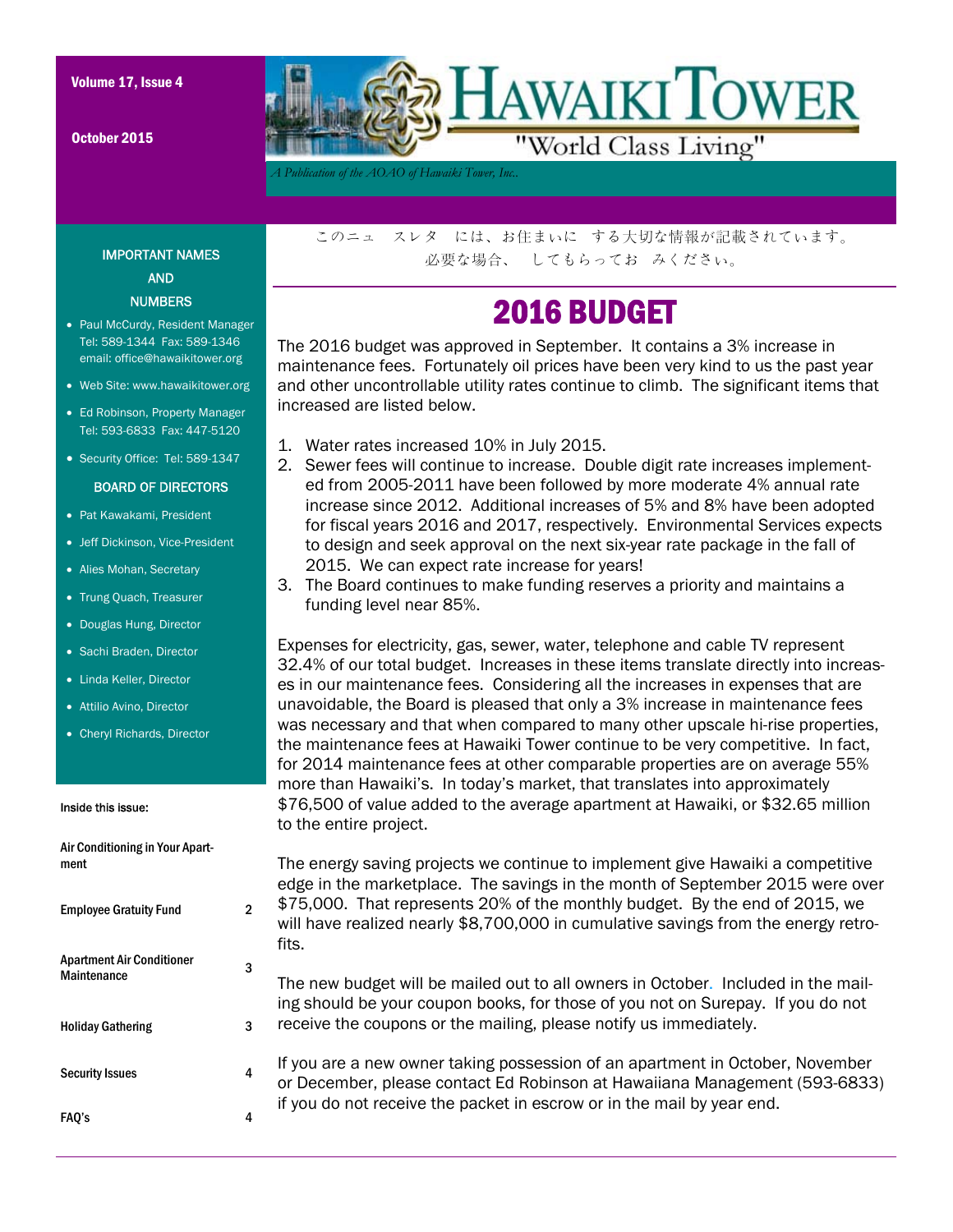## YOUR AIR CONDITIONING UNIT IN YOUR APARTMENT

Studies with people engaged in different activities, different clothing, and subjected to various temperature and humidity levels, have established a region or range of temperatures and humidity levels at which 80 percent or more of the people involved experienced a sensation of comfort. At the beginning of the energy crisis in the 1970's it was mandated in Federal and most States that the thermostat settings be no less than 78degrees F. (26° C) for cooling and no more than 72 degrees F. (22° C) for winter heating.

These settings are included in the HAWAII MODEL ENERGY CODE, adopted in 1979 (revised 1990). Hawaiki Tower was designed and constructed in accordance with those code requirements and standards.

Because the energy code does not allow the installation of equipment larger than required to meet the requirements of the code, there are limitations to the amount of cooling that can be provided by your air conditioning unit. Because of this, irrespective of a desire for a cooler room temperature, your unit may not be able to provide the degree of cooling you would like to have. Although the code design recommended setting is 78 degrees F. (26 °C) your unit can probably provide a bit lower temperature. It is suggested that you start the setting at 78° F. (26° C) and see if it is comfortable enough. If it's not, set it down a degree and try that setting. In any case the bottom limit is likely to be 76° or maybe 75° F. (24° C) at best. If the system keeps running for an hour, or more, without reaching the set temperature, it is set lower than your unit can achieve. If the set temperature can be reached the unit will automatically shut off and will cycle on again when the room temperature rises above the set point.

### Suggestions for economical operation and comfort.

- Try to be comfortable at a higher temperature setting.
- Perform regular filter and unit maintenance.
- Keep your windows closed when the air conditioning is on. An open window is an energy waster. In many hotels the air conditioning will shut off automatically if sliding doors to lanais, or windows are opened.
- Turn the unit off when leaving the apartment for more than an hour or so.
- On cooler days use the fan only setting, ("on/auto" red light lit, "cool" light off) to provide air movement, without cooling,. This may provide sufficient comfort.
- The air supply grilles in the wall can be adjusted to alter the distribution of air to the room. (See instructions set forth above).
- Install ceiling fans, they aid comfort and reduce refrigeration energy use.



## EMPLOYEE GRATUITY CHRISTMAS FUND

Many of our residents express their appreciation for our employees year-round by giving food and treats to the staff. Other residents express their appreciation by giving financial gifts. Both are appreciated.

The policy at Hawaiki Tower is for employees not to accept monetary or other gifts of value directly from residents, vendors, or contractors.

However, we do not want to discourage residents from showing their appreciation. To facilitate voluntary gift giving consistent with Hawaiki Tower policy, the 2013 Employee Gratuity/Christmas Fund has been established. Residents can make their contributions to this fund at any time of the year at the administrative office at level 3.

The gifts contributed to the Fund will be distributed as holiday gifts and bonuses for all non-supervisory employees. Each employee will share in the Fund an equal amount based on the length of his or her employment during the year.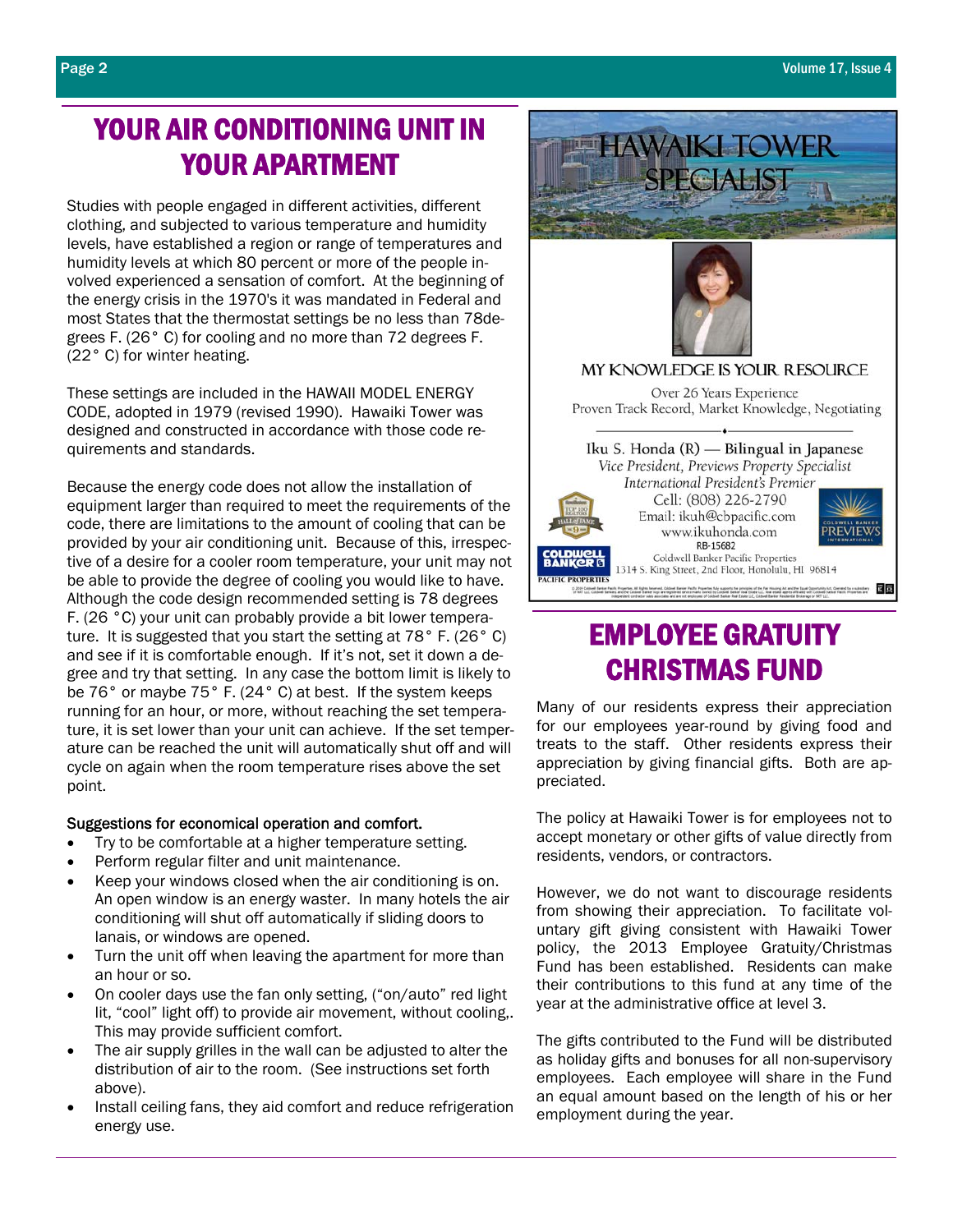## APARTMENT AIR CONDITIONER MAINTENANCE

The manufacturer recommends the following regular quarterly and annual maintenance tasks:

Quarterly Maintenance:

- Clean front grill.
- Vacuum or otherwise clean evaporator coils.
- Thoroughly clean condensate drain pan and vacuum drain line (suction or discharge).
- Install algaecide tablets in condensate drain pan.

Annual Maintenance:

Back flush condenser coils at least once per year. The Association has tools (back flush jig with union and discharge container) available to assist in performing this task.

The frequency of these tasks depend upon whether you open a window when the air conditioner is running (not recommended), the frequency and thoroughness of your housekeeping, the temperature settings of the a/c and how often you use the air conditioner.

Opening a window allows moist outside air into the apartment. This increases the condensation on the a/c unit during operation. This increased condensation results in the need for more frequent cleaning of the condensate drain pan. The cleaner a house is, the less dust and organic particles get into the a/c unit and into the drain pan. Organics in the drain pan coupled with water tend to grow algae. Algae growth can clog the drain of the condensate drain pan resulting in an overflow, and possibly damage your apartment and the apartments below you. The lower you set the temperature the harder the a/ c unit has to work to keep the temperature at the lower setting. The more it runs, the more service it requires. The same goes for the length of time you run the a/c unit. Some folks are home a lot and run the a/c continually. Those folks will require more frequent service. Others are away daily and travel frequently for extended periods and leave the a/c off the entire time they are away. These folks will require less frequent service.

If you run your a/c all the time at a low temperature setting, leave a window cracked open all the time and are not fond of housecleaning, you should service the a/c unit very frequently. If that describes you, you should strongly consider installing an a/c drain pan float valve.

The a/c float valve is provided to each owner for free. Each owner is responsible for the installation of the



valve. This valve can save you from a potential liability (and the associated stress) and can help avoid damage to your apartment and apartments below you. The valve is installed in the condensate drain pan and if the drain gets clogged, the water level will rise. As the water level rises, this float valve will shut off the a/c unit before the water can reach the top of the pan and overflow. Overflowing water from a/c drain pans is the single most common water leaking problem in the building. It is also not an insured event. This is caused by a lack of maintenance. Typically, an insurance policy will not cover an event caused by something you should have done and could have done to prevent the loss. The Association's insurance will certainly not cover a loss resulting from a lack of maintenance.

お気軽にお立ち寄り下さい!

# **HOLIDAY GATHERING**<br>On December 18th at 5:30pm the AOAO of Hawaiki

Tower, Inc. will be sponsoring a Holiday gathering for the residents of Hawaiki Tower.

If you plan to attend, please bring a side dish, desert or other contribution to round out the menu. The Association will provide main dishes and beverages for everyone.